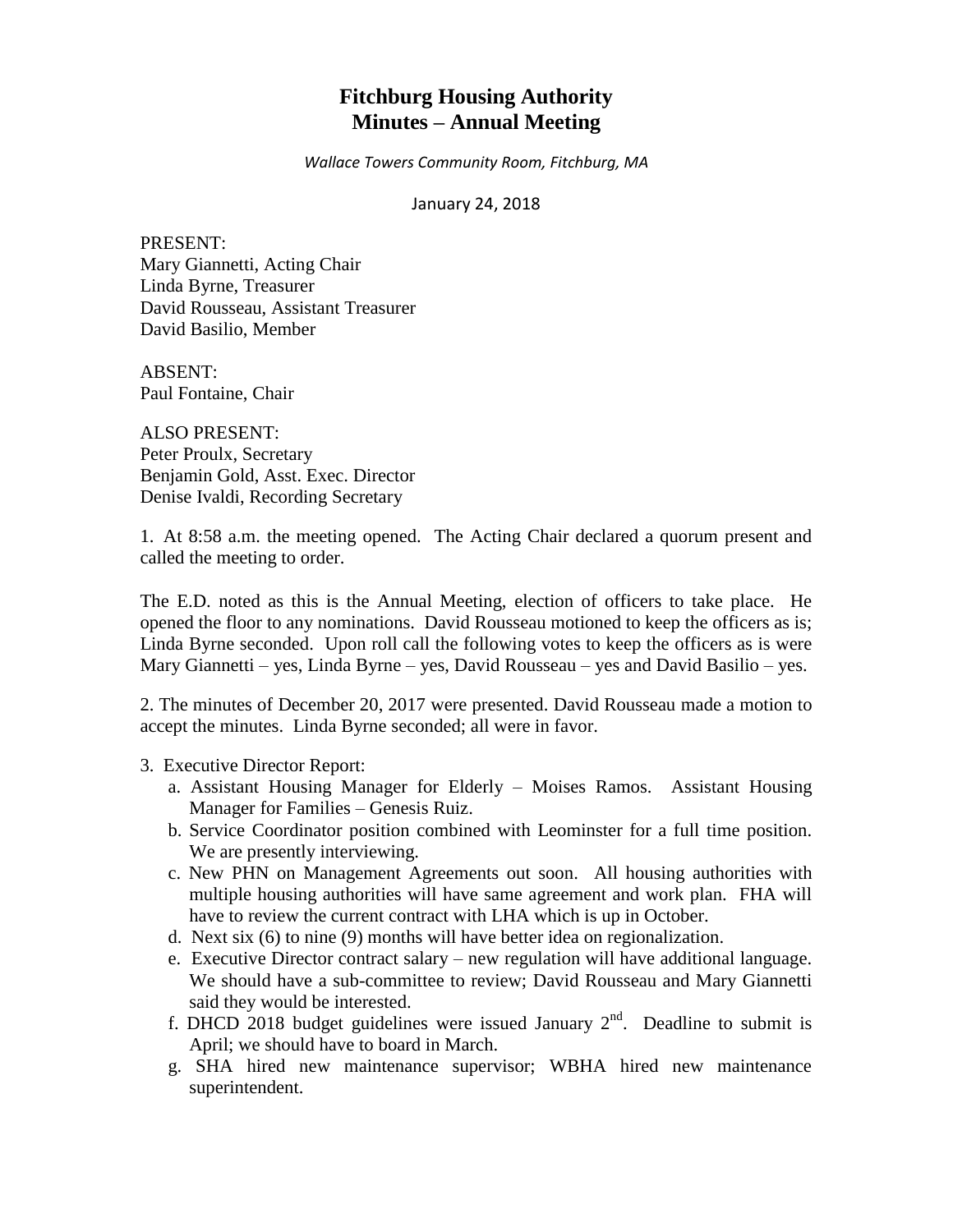- 4. Financial Report:
	- a. Fee accountants working on year ends; no report this month.
	- b. Payment Detail Report provided for December.
	- c. December Payroll passed around for review and two board member signatures.
- 5. Modernization Report:
	- a. Wallace Towers Abatement Phase 3 Finish units this month then get ready for lease-ups.
	- b. Wallace Towers Emergency Generator Waiting for delivery of new generator, install in March. Will power the Community Room and elevators in emergencies
	- c. CJ Durkin Security Cameras Design complete, install to begin in January.
	- d. Daniels Heights/Canton Valley Crawlspace Work 70% complete.
	- e. Green Acres Vacant Unit Renovations 22 units (not 24). Emergency status for two units so those were done sooner.
	- f. Daniels Heights Ramp 100% complete.
	- g. 689-3 Shingle Replacement In close-out phase.
	- h. 689-3 Driveway/Fence Replacement In design. DHCD financial constraints; will bid later now.
	- i. Green Acres Basement Moisture Remediation Housing Authority has money for some items, but not repairs to walkways and streets. Working with the City and DHCD.
	- k. 689-1 Sprinkler Installation Some dry, some wet systems.
- 6. State-Aided Housing Report:
	- a. 102 new standard applications in December; 33 elderly/young-disabled, 69 family.
	- b. There were four (4) new lease-ups and seven (7) vacates in December.
	- c. 98.01% occupancy rate.
	- d. Work order report included.
- 7. Section 8 Housing Choice Voucher Report:
	- a. We are struggling to help voucher holders find apartments.
	- b. 207 leased out of 219 vouchers.
- 8. Old Business: None
- 9. New Business: The following resolutions were presented:

## RESOLUTION TO WRITE-OFF UNRECOVERABLE DEBTS

## Resolution 2018-01-01

- Whereas: A number of tenants of the Fitchburg Housing Authority have vacated while owing rent and,
- Whereas: Those persons vacating owed \$3,276.67 as of December 31, 2017 (*see attached list*). The amount is ninety (90) days old as of December 31, 2017 and,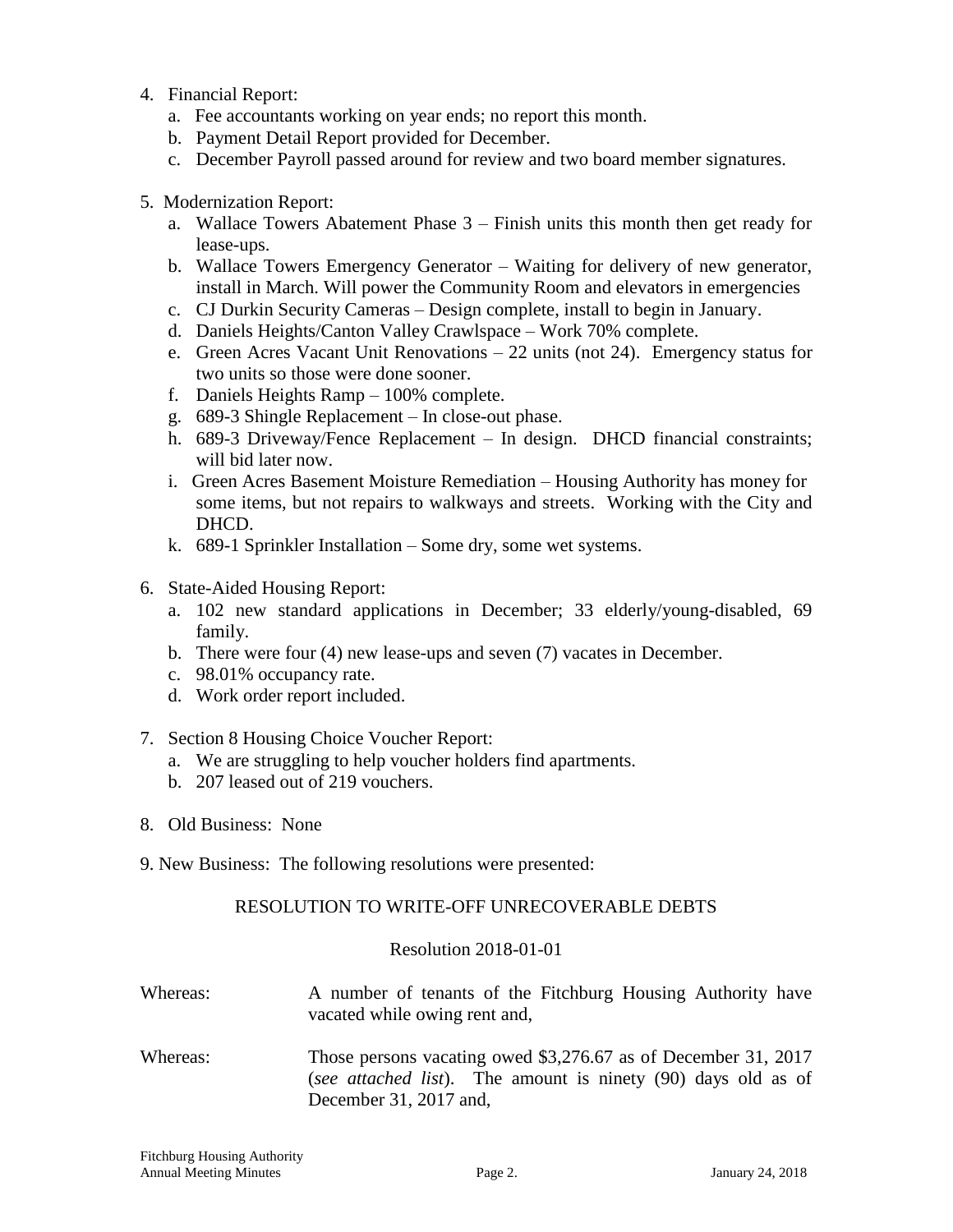Whereas: The Fitchburg Housing Authority staff has made every reasonable effort to collect said vacated amounts without success,

#### NOW THEREFORE BE IT RESOLVED,

That the Fitchburg Housing Authority officially write-off \$3,276.67 as uncollectable debts.

- RESOLVED, Motion made by David Rousseau to write off \$3,276.67 as uncollectible debts.
- SECONDED, Linda Byrne seconded the motion, and the motion was passed by a unanimous vote.

## RESOLUTION TO UPDATE THE PROCUREMENT POLICY

#### Resolution 2018-01-02

Whereas: The Fitchburg Housing Authority has the need to update the existing procurement policy.

#### NOW THEREFORE BE IT RESOLVED,

That the Fitchburg Housing Authority Board of Commissioners approve the revised procurement policy to be effective immediately *(see attached proposed changes).*

- RESOLVED, Motion made by Linda Byrne to approve the revised procurement policy effective immediately.
- SECONDED, David Rousseau seconded the motion, and the motion was passed by a unanimous vote.

# RESOLUTION AUTHORIZING SIGNING OF THE CERTIFICATE OF SUBSTANTIAL COMPLETION FOR THE DANIELS HEIGHTS (667-2) ADA RAMP PROJECT

## DHCD PROJECT NUMBER 097081

## Resolution 2018-01-03

- Whereas: The RCAT Project Manager (Steve Larry) has inspected the ADA Ramp Project at Daniels Heights (667-2) and,
- Whereas: The RCAT Project Manager has recommended that the ADA Ramp Project at Daniels Heights (667-2) has reached the point of Substantial Completion.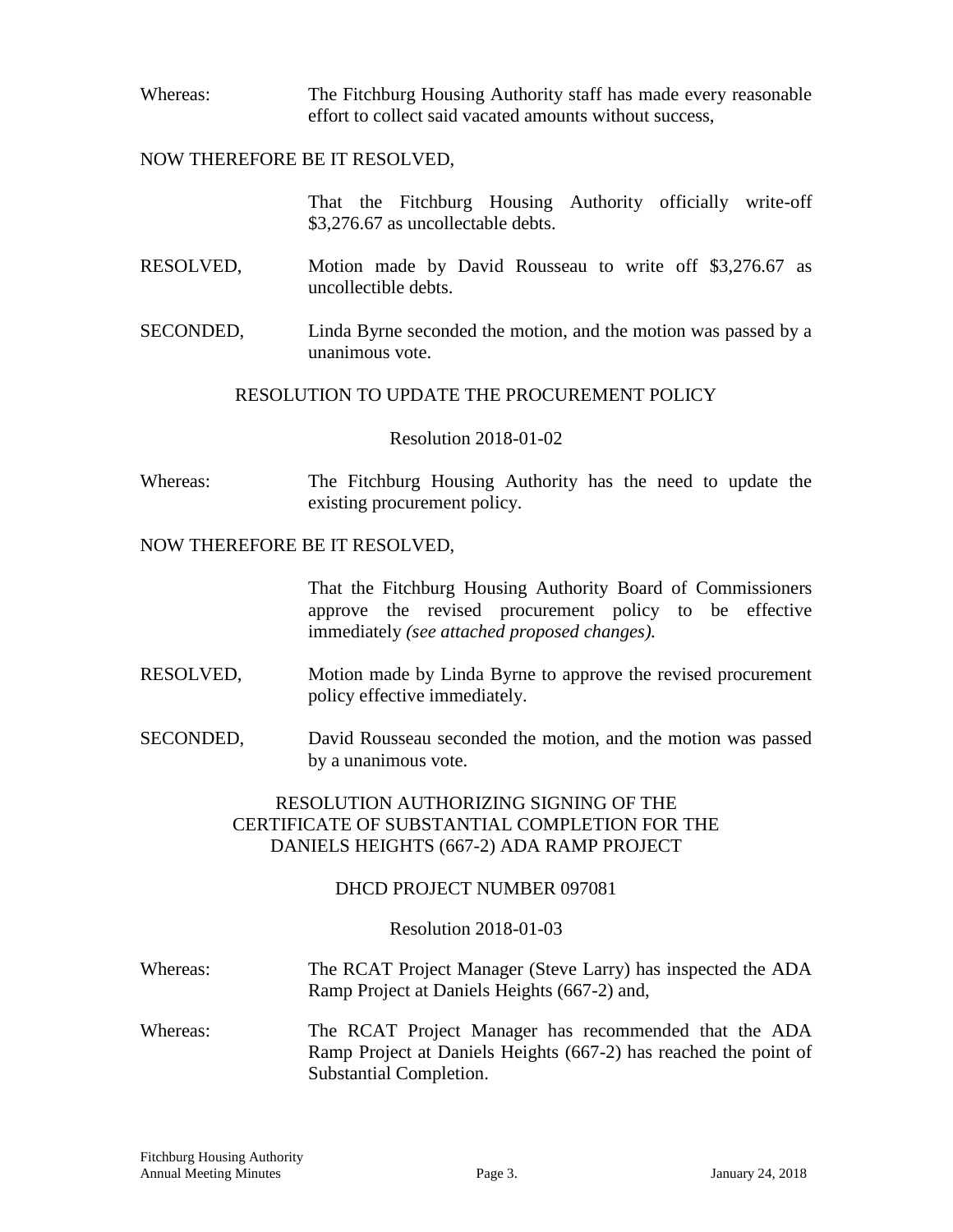## NOW THEREFORE BE IT RESOLVED,

That the Fitchburg Housing Authority authorizes the Chair, or his designee, to sign the necessary documents in connection with the Certificate of Substantial Completion for the ADA Ramp Project at Daniels Heights (667-2).

- RESOLVED, Motion made by Linda Byrne to accept the Certificate of Substantial Completion for the ADA Ramp Project at Daniels Heights (667-2).
- SECONDED, David Basilio seconded the motion, and the motion was passed by a unanimous vote.

# RESOLUTION AUTHORIZING SIGNING OF THE CERTIFICATE OF SUBSTANTIAL COMPLETION FOR THE WALLACE TOWERS (667-3) EXTERIOR CONCRETE AND BRICK REPAIRS PROJECT

## DHCD PROJECT NUMBER 097086

#### Resolution 2018-01-04

- Whereas: The Architect (CBI Consulting LLC)) has inspected the Exterior Concrete and Brick Repairs Project at Wallace Towers (667-3) and,
- Whereas: The Architect has recommended that the Exterior Concrete and Brick Repairs Project at Wallace Towers (667-3) has reached the point of Substantial Completion, and contingent upon DHCD's approval.

## NOW THEREFORE BE IT RESOLVED,

That the Fitchburg Housing Authority authorizes the Chair, or his designee, to sign the necessary documents in connection with the Certificate of Substantial Completion for the Exterior Concrete and Brick Repairs Project at Wallace Towers (667-3).

- RESOLVED, Motion made by David Rousseau to accept the Certificate of Substantial Completion for the Exterior Concrete and Brick Repairs Project at Wallace Towers (667-3).
- SECONDED, Linda Byrne seconded the motion, and the motion was passed by a unanimous vote.